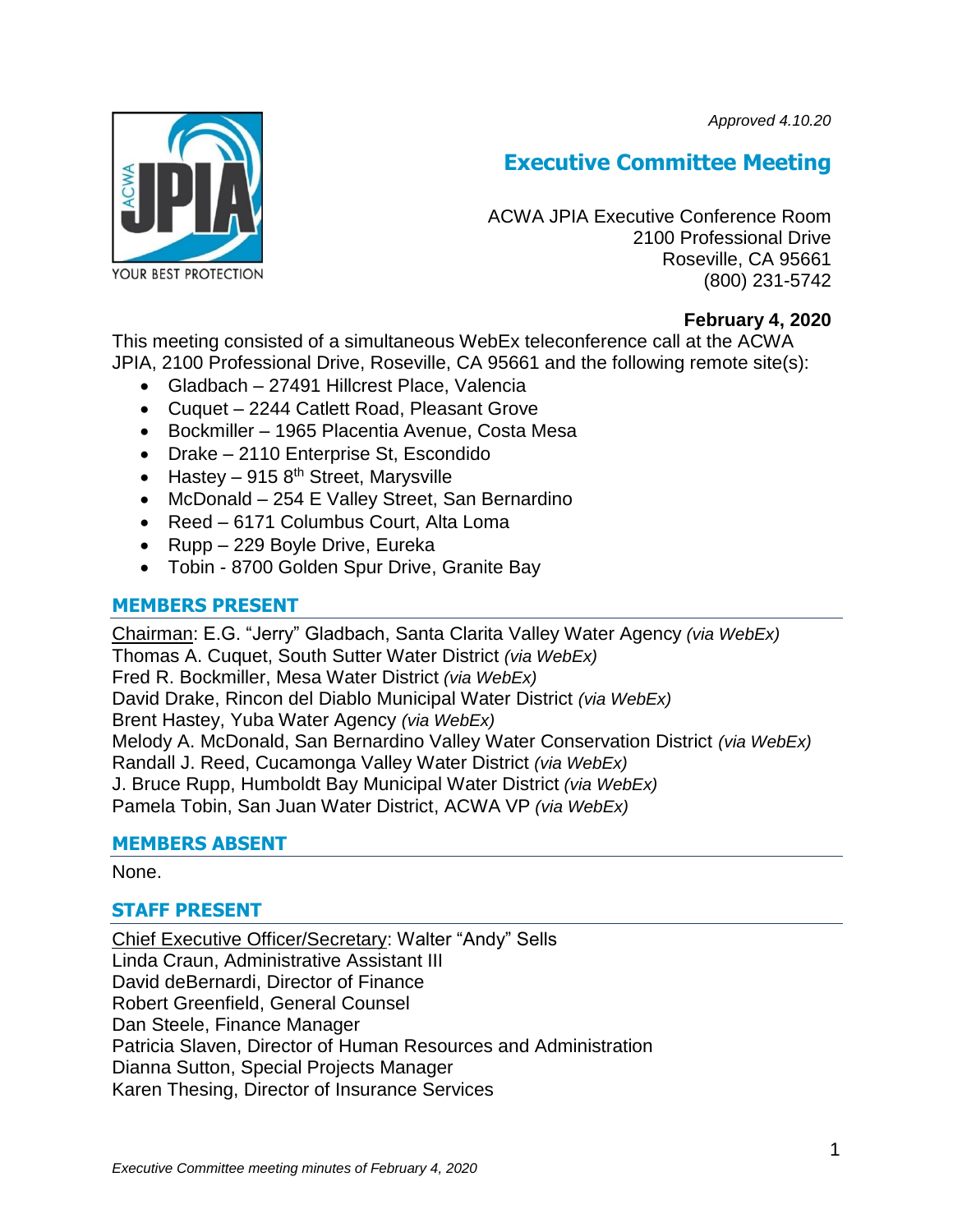#### Bobbette Wells, Executive Assistant to the CEO *(Recording Secretary)*

# **OTHERS IN ATTENDANCE**

None.

# **CALL TO ORDER AND ANNOUNCEMENT OF QUORUM**

Chairman Gladbach called the meeting to order at 9:05 a.m. He announced there was a quorum.

# **PUBLIC COMMENT**

Chairman Gladbach noted that, as the agenda stated, members of the public would be allowed to address the Executive Committee on any agenda item prior to the Committee's decision on that item. Comments on any issues on the agenda, or not on the agenda, were also welcomed. No comments were brought forward.

#### **ADMINISTRATION**

#### Rate Stabilization Fund Refunds

Mr. Sells explained that each year, the JPIA has updated the goals for both the Liability and Workers' Comp Catastrophic Funds by calculating a 3-year average of the gross losses from the actuary at 99% confidence level.

Changes in retentions in the Liability Program and recent large losses have created significant fluctuations in the actuary projected ultimate losses. The result of these fluctuations when applied to the current model would result in a very large reduction in the Liability Program Catastrophic Reserve Fund and would result in over \$12 million being refunded to the member agencies. It is probable that as the projected losses are adjusted over time, the Catastrophic Fund would need to be increased resulting in additional funds coming from the member's Rate Stabilization Fund (RSF) accounts.

The Employee Benefits Program uses a fixed target amount for excess reserves and reviews the target every few years and adjusts as necessary.

Staff proposed that the RSF calculation target for Liability Program Catastrophic Reserve Fund be set at \$25 million and the target for the Workers' Compensation Catastrophic Reserve Fund be set at \$15 million to create stability in the process for this year. This will allow time for the Committee to review the process at a future date, and implement changes and policies to match organizational goals. A workshop will be scheduled later in the year to discuss re-evaluating the target goals.

Total refunds to members using the adjusted targets are anticipated at \$5.9 million. These refunds will go out to approximately 185 active members vs. \$12.2 million without any change in the targets.